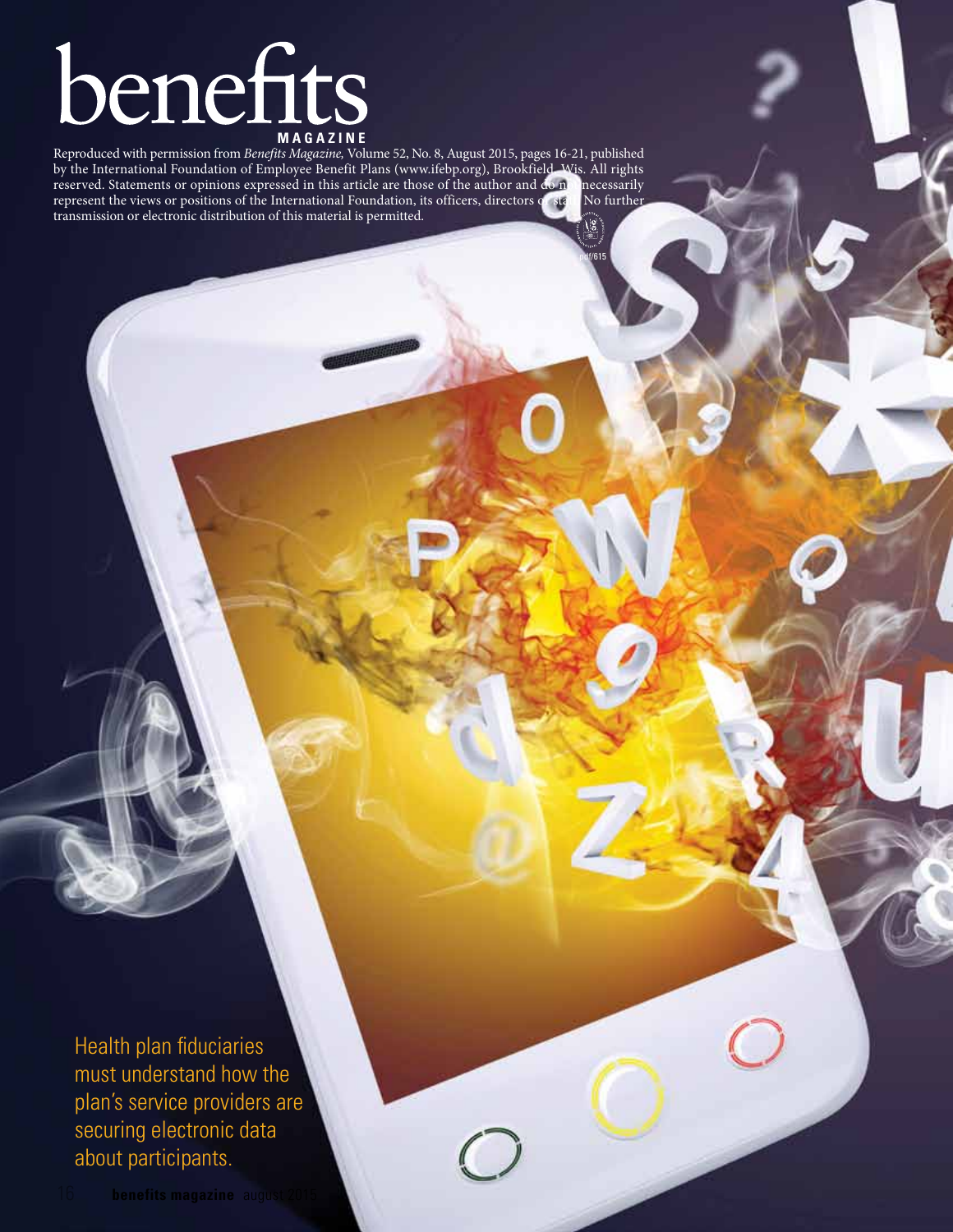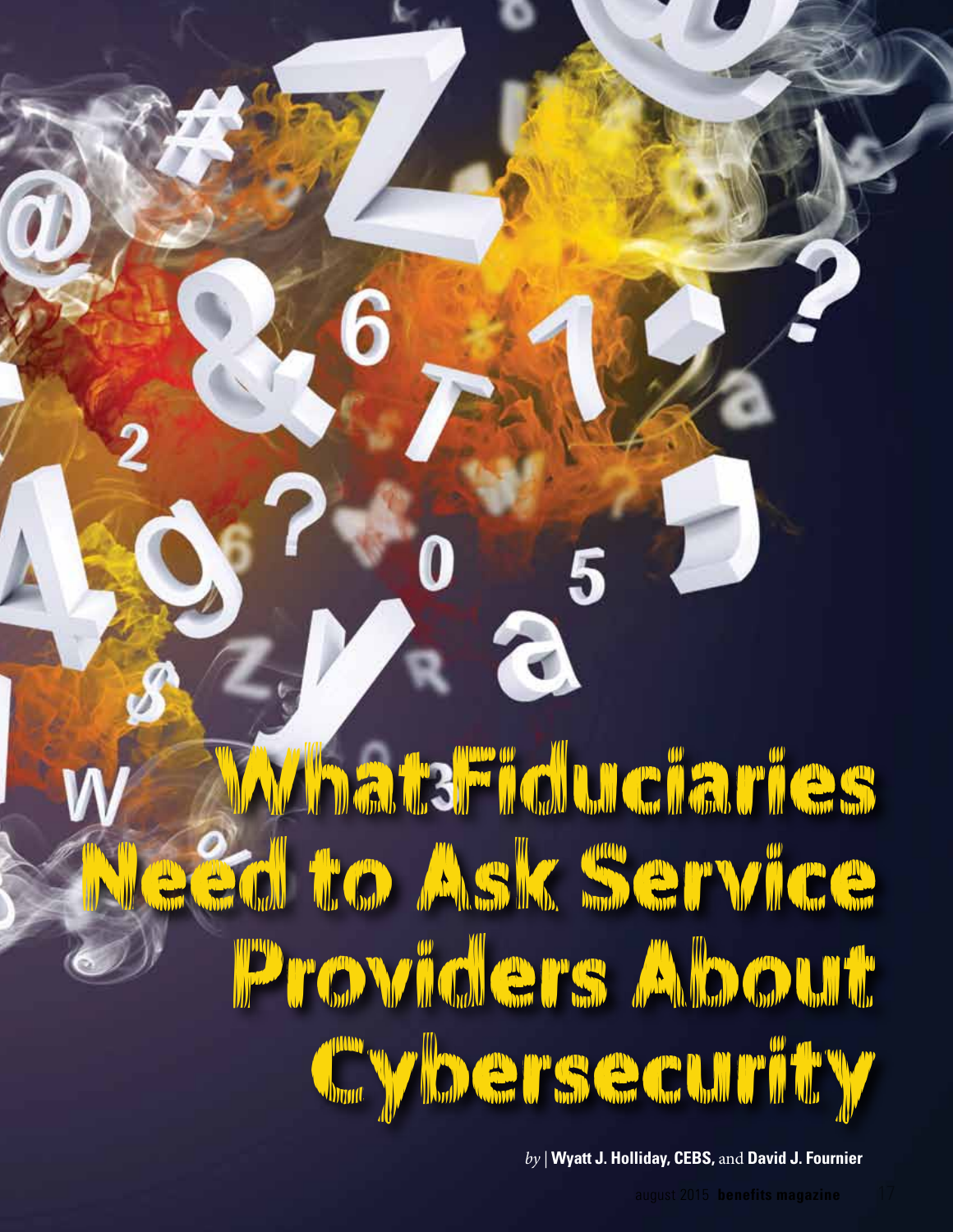ach passing year it is more dif-<br>ficult to be a health plan fidu-<br>ciary. Fiduciaries must pay at-<br>tention to a number of issues<br>beyond the traditional concerns of the ach passing year it is more difficult to be a health plan fiduciary. Fiduciaries must pay attention to a number of issues trust's financial returns and the resolution of claim appeals. This brave new world of potential potholes for the fiduciary includes all of the security issues related to the protection and security of the plan's data, whether stored on a server in the fund office or held by a national insurance company.

Fiduciaries of health plans subject to the Employee Retirement Income Security Act (ERISA) are held to a high standard; they must act "with the care, skill, prudence, and diligence under the circumstances then prevailing that a prudent man acting in a like capacity and familiar with such matters would use in the conduct of an enterprise of a like character and with like aims." This is sometimes referred to as the *prudent fiduciary* standard—A fiduciary must act not only with the prudence of the average person, but with the care and skill of someone who regularly and knowledgeably conducts similar business.

Luckily, ERISA does not require that fiduciaries actually become elec-

tronic data security experts. They must, however, know enough to perform the proper due diligence on their chosen service providers. Securing a plan's electronic records is really a function of addressing three interrelated elements: managing the electronic data, securing the physical hardware storing the electronic data and managing the people who interact with that data.

There have been multiple high-profile data breaches in the benefits industry in the last 18 months. When some of the largest insurance companies in America struggle with the security and integrity of their electronic data, what is a fiduciary who sits on the board of trustees of a 3,000-life health plan supposed to do?<sup>1</sup>

## Data Security and Management

When evaluating data security measures, the most basic concept fiduciaries need to understand and investigate is how each party manages the data for which it is responsible. Everyone knows that encrypting sensitive data is vital, but fiduciaries need to realize that not all encryption is equal. They need to ask questions and take steps to obtain a working knowledge of each

# takeaways >>

- Fiduciaries must be sure that service providers are protecting data both in flight and at rest.
- Storing sensitive data in an encrypted form, so that only authorized users/programs with the proper key may decrypt and access it, is especially important when data is on a portable device.
- Data needs to be *deidentified*—temporarily disassociated from the person it concerns to limit the potential impact of a data breach.
- To protect against fires, natural disasters and theft, fiduciaries should ascertain the providers have taken the proper physical security measures.
- Policies and procedures should be in place to reduce the chance that human error or criminal intent leads to a data breach.

service provider's data-handling and security policies.

When discussing encryption, there are two main data states with which fiduciaries need to be concerned—at rest and in flight.

Data is *at rest* when it is sitting in storage, waiting for someone to summon it up from the server on which it resides to read or manipulate it. Once a request is received by the server, the data is transmitted to the individual or program that initiated the request.

Any time data moves it is *in flight*. While the data is being manipulated by a user, it is considered in use. If an end user then retransmits that data—via e-mail, upload to cloud-based storage services or back to the server on which it is stored—the data is once more considered in flight.

Fiduciaries need to make certain that service providers have implemented steps to protect data both in flight and at rest. *Hard-disk encryption*—the encryption of an entire physical harddisk storage drive—typically does not protect data in flight, nor do measures to protect data in flight necessarily protect data at rest. Each issue must be addressed independently.

Fiduciaries need to be satisfied that their service providers understand and take measures to protect sensitive data as it is transmitted—from the fiduciaries' network to third-party networks and vice versa. This can be accomplished by establishing and using encrypted connections and by implementing dedicated file encryption software.

Fiduciaries should also ask whether sensitive data is stored in an encrypted form, so that only authorized users/programs with the proper key may decrypt and access it. This question is especially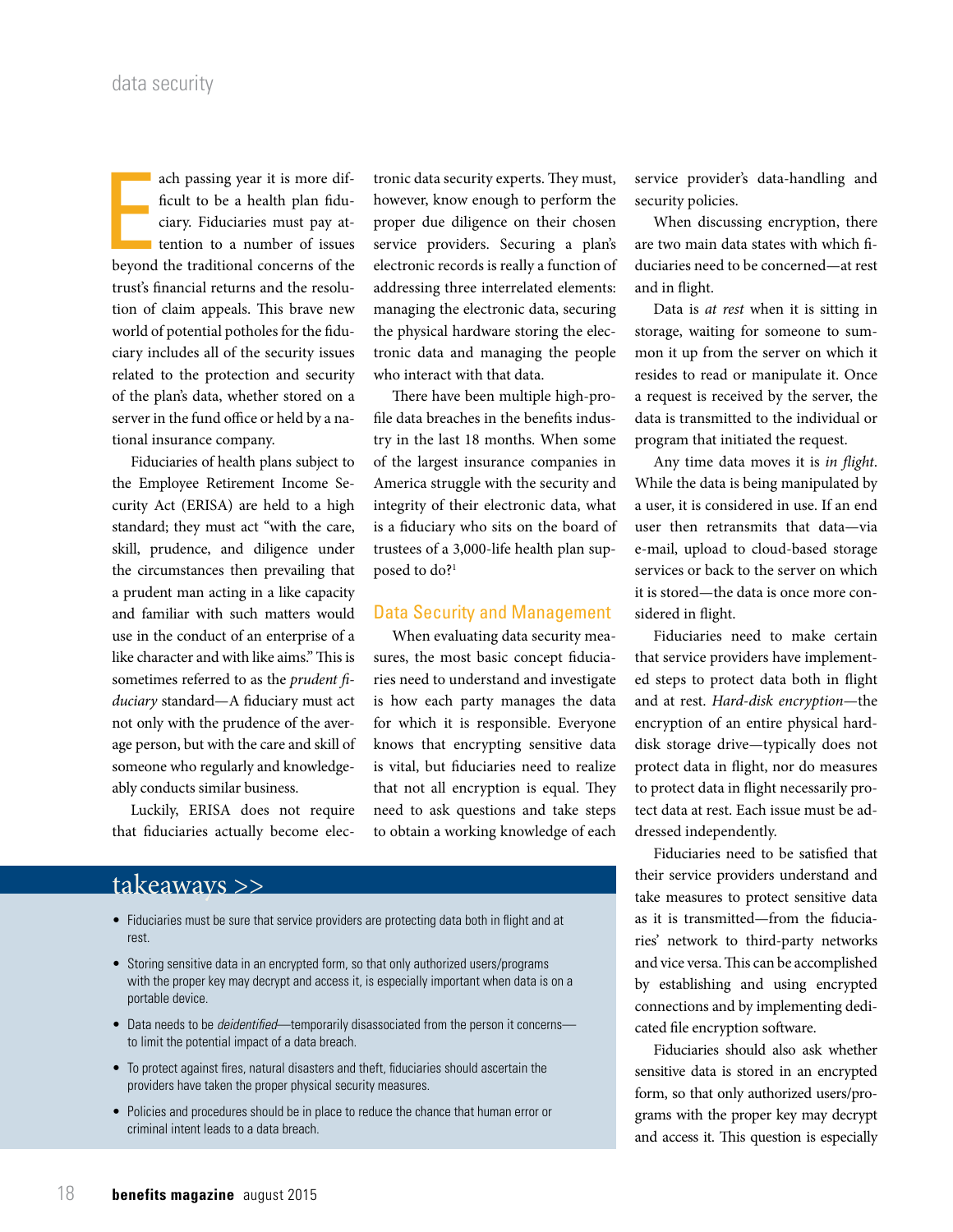relevant where data may be placed on a portable (i.e., easily lost or stolen) device. If a laptop containing participant data is stolen, for example, the difference between a security breach and no breach likely depends on whether the hard drive on that laptop was encrypted. If it was, the data probably is secure; if the data is stored unencrypted, the data probably is compromised.

In addition to encrypting at-rest data, processes to deidentify the data should also be utilized. *Deidentification* is a process by which certain data is temporarily disassociated with the individual to whom it belongs. The Health Insurance Portability and Accountability Act of 1996 (HIPAA) enumerates the identifiers that must be removed from a record in order to successfully deidentify it, and fiduciaries need to ascertain whether the processes employed by providers meet those requirements. By making certain that data is encrypted and deidentified at rest, service providers can limit the potential impact of a data breach in the event that other security measures fail.

# Physical Security

Data encryption helps protect against technical threats to data but is of limited use against nontechnical threats such as facility fires, natural disasters and theft. Fiduciaries need to ask service providers about the physical security measures that have been put in place to protect sensitive data. They should make inquiries into several areas.

First, fiduciaries should request information about the facility in which the data is located. Generally, fiduciaries should try to get a feel for just how tightly buttoned up (or not) a service provider's facility is—specifically:

- • What security procedures have been implemented to keep unknown and unauthorized individuals away from sensitive areas?
- Is the facility fenced in?
- • How many and what types of barriers stand between a potential assailant and access to the data?
- • If electronic locks are used, are there procedures in place for deauthorizing lost or stolen keys?
- • If physical keys are used, can the locks be rekeyed in short order?
- • Is access to machines on which the data is stored limited to administrators only, or may any employee access them?

Physical security also includes the need to address document disposal practices. Fiduciaries need to ask whether pro-

# learn more >>

**Education Certificate Series October 12-17, Las Vegas, Nevada** Visit *www.ifebp.org/certificateseries* for more information. **Administrators Masters Program (AMP®) November 7-8, Honolulu, Oahu, Hawaii** Visit *www.ifebp.org/amp* for more information.

### **From the Bookstore**

**HIPAA Privacy for Health Plans After HITECH, Second Edition** Reinhart Boerner Van Deuren. 2013. Visit *www.ifebp.org/books.asp?8950* for more details.

tected data is ever reproduced in printed form and, if so, how it is stored or disposed of. Does the provider shred documents in-house, or is shredding outsourced to another company? If the provider hires someone to handle document shredding, are there procedures in place to prevent the shredding service from accessing the documents prior to their destruction?

It should be noted that printers can be repositories of sensitive data—If an unauthorized individual were to get hold of one, he or she might be able to retrieve previously printed protected data.

Another major physical security concern is the protection of portable computing hardware. Data breaches can start with lost or stolen laptops, tablets or smartphones. If laptops are used at workstations, are they secured such that unauthorized parties cannot remove them? If sensitive data is present on other portable devices such as phones, does the service provider use software that is able to track and remotely erase the data on those devices? Additionally, does the provider have established security guidelines for the use of those devices, such as requiring that phones and tablets be password-protected and encrypted?

Anyone who has ever had a computer die knows the importance of backing up files. Most service providers that handle data will have backup procedures established as part of their disaster recovery plan (which fiduciaries should also ask about). But where do the service providers store the backup tapes or disks? Fiduciaries should ask what security measures are taken with regard to any physical copies of their sensitive data. Copies should be stored in a secure location—preferably off site so that a facilitywide disaster does not wipe out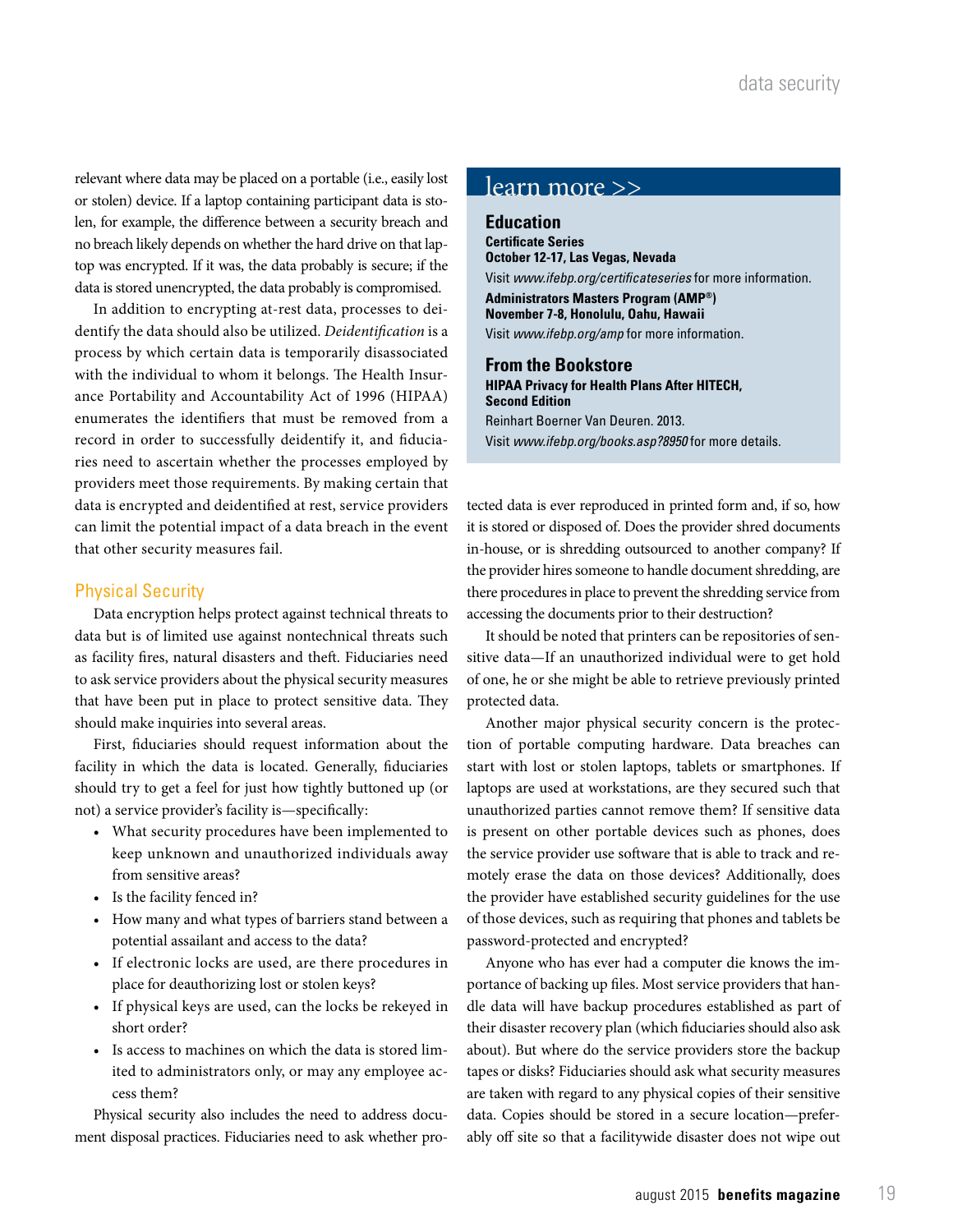the backup data along with the original. Finally, fiduciaries should again determine if the backup data is stored in an encrypted state; these are physical objects that can be lost or stolen.

One final item that fiduciaries may want to investigate as they assess a provider's physical security measures is whether the service provider restricts the capacity of employees to save sensitive data to portable storage media such as blank DVDs, CDs or thumb drives. Employees at their workstations necessarily decrypt data to view and manipulate it. Service providers should take steps to ensure that the employees are not able to save that data to a thumb drive without prior permission to do so. There are different solutions for this problem, but the most common is physically disabling drives by either removing the necessary wires or physically preventing the use of the drive—for example, by filling USB ports with glue.

# Personnel Management

Modern encryption is incredibly secure; if properly encrypted data falls into the wrong hands, it is effectively useless without the decryption key. And proper physical security policies regarding portable media, disposal and secured entry can go a long way in ensuring nonencrypted data is not accessible. However, all of the encryption and security protocols in the world cannot overcome the "human" factor. Computers do only what they are told; however, human beings often do the opposite of what they are told. That's why the third element of data security is personnel management. What policies and procedures are in place to reduce the chance that human error (or criminal intent) leads to a data breach?

Fiduciaries need to ask how their service providers manage access to sensitive data for their population of workers. Security training must take place



**Wyatt J. Holliday, CEBS,** is an associate in the tax and benefits/Taft-Hartley practice group in the Toledo, Ohio office of Shumaker, Loop & Kendrick, LLP. His practice is concentrated on employee benefits, executive compensation and multiemployer retirement and health and

welfare plans. Holliday previously worked as a benefits analyst and project manager for a self-administered multiemployer funds office. He received his undergraduate degree from Denison University and his J.D. degree from the University of Toledo College of Law. Holliday can be reached at wholliday@slk-law.com.

![](_page_4_Picture_9.jpeg)

**David J. Fournier** is an associate in the tax and benefits/ Taft-Hartley practice group in the Toledo, Ohio office of Shumaker, Loop & Kendrick, LLP. He earned his J.D. degree from the University of Toledo College of Law and a B.A. degree in business administration and creative

writing at Baldwin Wallace University. Fournier can be reached at dfournier@slk-law.com.

on a regular basis and must address both the high-level information technology professionals and the nontechnology employees at large. Something as simple as the provider's password requirement is important. For example, most passwords are required to be "strengthened"—They must contain at least three of these four elements: an uppercase letter, a lowercase letter, a number and a special character. In theory, these requirements result in a password tremendously difficult to hack. In practice, employees use passwords such as their home address (123Street, for example). While that may both meet the security standard and be easy to remember, it is also very easily hacked— All it takes is a quick public records search, coupled with a list of employees compiled by a search of social media. Fiduciaries must remember that most hacks are not some person physically entering data into a log-in screen; instead, a computer program is employed to enter all possible combinations of likely data. Again, in the case of a stolen laptop, as above, the absence or presence of a strong password protocol can be the deciding factor in determining whether a data breach occurs.

Additionally, fiduciaries should ask about their service provider's internal audit protocols. How often does the provider review user access levels to ensure that each employee can access only the least amount of data necessary for his or her job? More importantly, how often are employee directories validated? When an employee is terminated, is there a written process to remove his or her user credentials? This is vitally important, as most networks have multiple access points—the main network log-in, but also web-based e